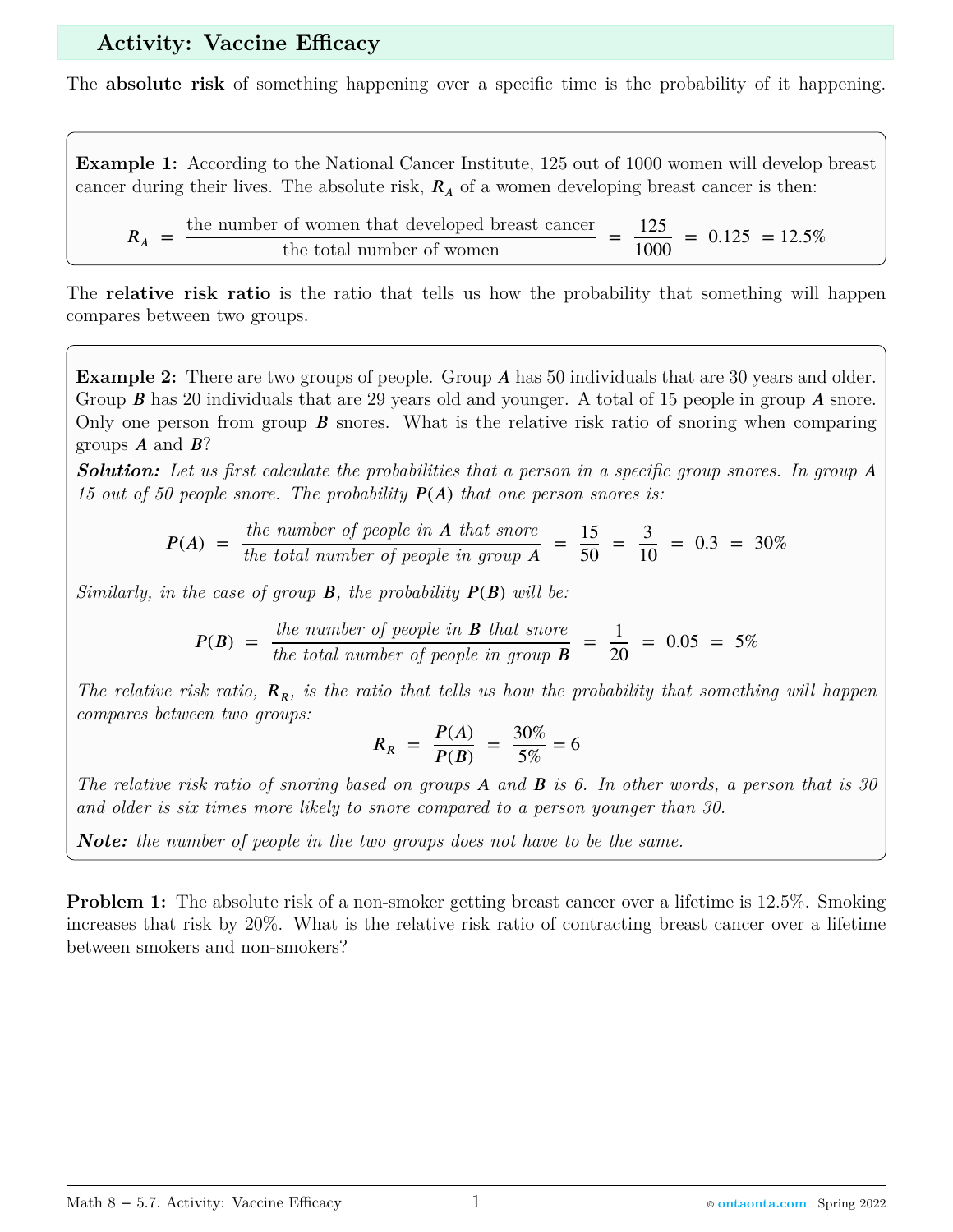The **absolute risk reduction** is the difference in outcomes between a control group and an experimental group (group that receives a treatment).

<span id="page-1-0"></span>**Example 3:** Doctor Moreau tested a new medication (Serum A) on 1200 volunteers. He split the volunteers in two groups and recorded the results into the table below:

|                      | total | negative outcome (death) |
|----------------------|-------|--------------------------|
| Control group        | 200   |                          |
| Exposed group   1000 |       |                          |

The probability,  $P(C)$ , that a person from the control group died:

The probability,  $P(E)$  that a person from the exposed group died:

1000

 $= 0.01 = 1\%$ 

 $P(E) = \frac{10}{100}$ 

$$
P(C) = \frac{5}{200} = 0.025 = 2.5\%
$$

The absolute risk reduction,  $A_{RR}$  is:

$$
A_{RR} = P(C) - P(E) = 2.5\% - 1\% = 1.5\%
$$

**Remember:** The risk is a probability of a negative outcome. In this example, the outcome is "death".

The **relative risk reduction** or the **vaccine efficacy** is a ratio that tells us how much risk is reduced in an experimental group compared to a control group.

> the relative risk reduction  $=$  the absolute risk reduction the control group rate

**Problem 2:** Show that the relative risk reduction,  $R_{RR}$ , in Example [3](#page-1-0) is 60%.

**Problem 3:** Doctor Moreau tested Serum B on 5000 volunteers. He split the volunteers in two groups and recorded the results into the table below:

|               | total | negative outcome (death) |
|---------------|-------|--------------------------|
| Control group | 1000  | 20                       |
| Exposed group |       | 100                      |

Find the relative risk reduction for Serum B. Discuss the results.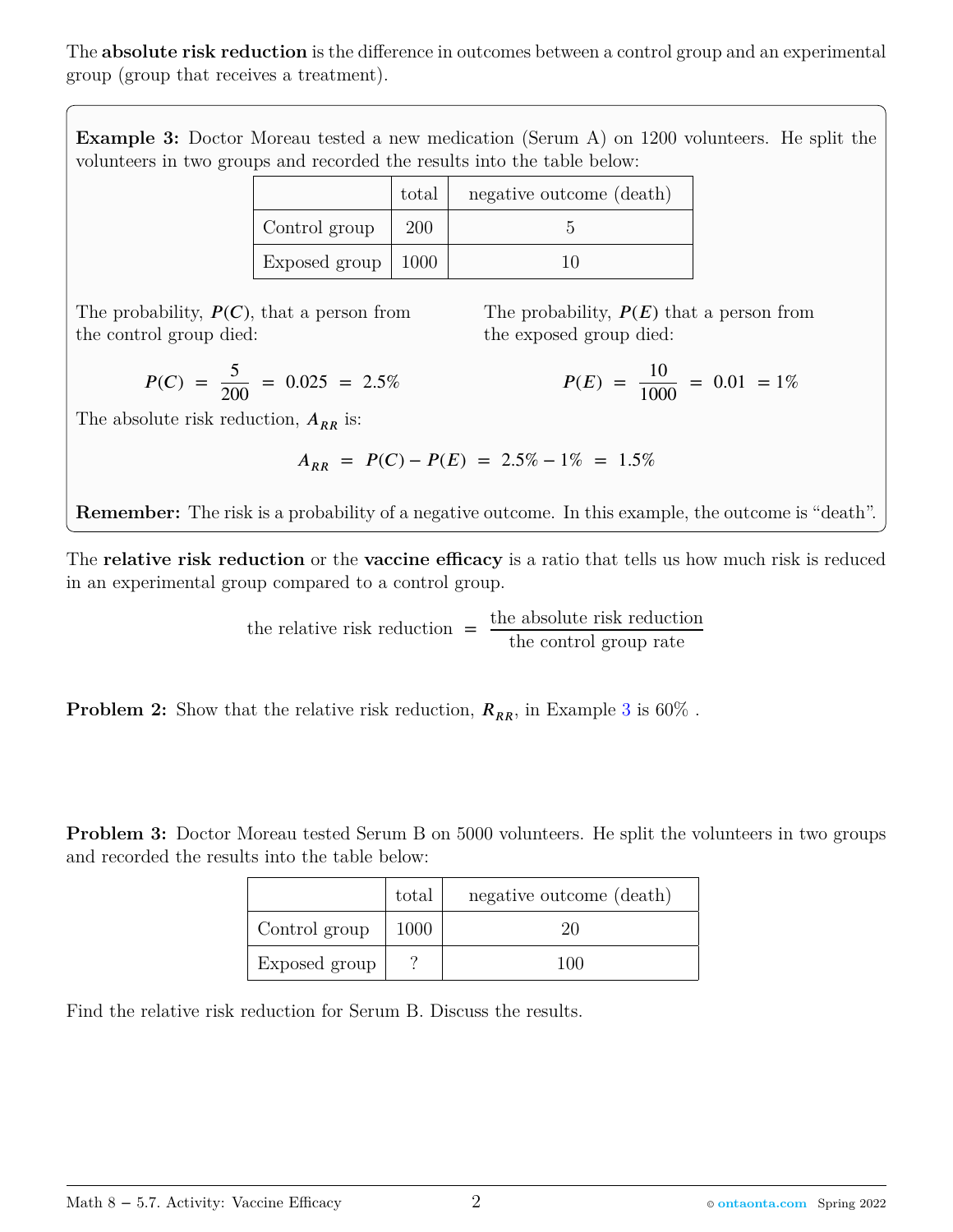**Problem 4:** Vaccine A prevents 19 people from contracting an infection when administered to 20 people. Vaccine B decreases your chance of contracting the same infection by 95%. Which one would you take? Why?

<span id="page-2-0"></span>**Problem 5:** The results from the Phase 3 trials for Pfizer's Covid-19 vaccine is given in the table below.

|                         | total  | Covid-19 |
|-------------------------|--------|----------|
| Control group   $21728$ |        | 162      |
| Vaccinated              | 21 720 |          |

Find the relative risk reduction in percents (the vaccine efficacy). What does the vaccine efficacy tell you? **■** 

**Problem 6:** The population of Canada in 2020 is about 38 million people. Using the data from Problem [5](#page-2-0) find out:

- a) How many Canadians could get infected with Covid-19 if no one is vaccinated?
- b) How many Canadians could get infected with Covid-19 if they are all vaccinated?
- c) According to official numbers, by Jan 12, 2021 Canada recorded over 668 000 Covid-19 infections. Discuss how this number compares with the numbers in parts a and b. Why?